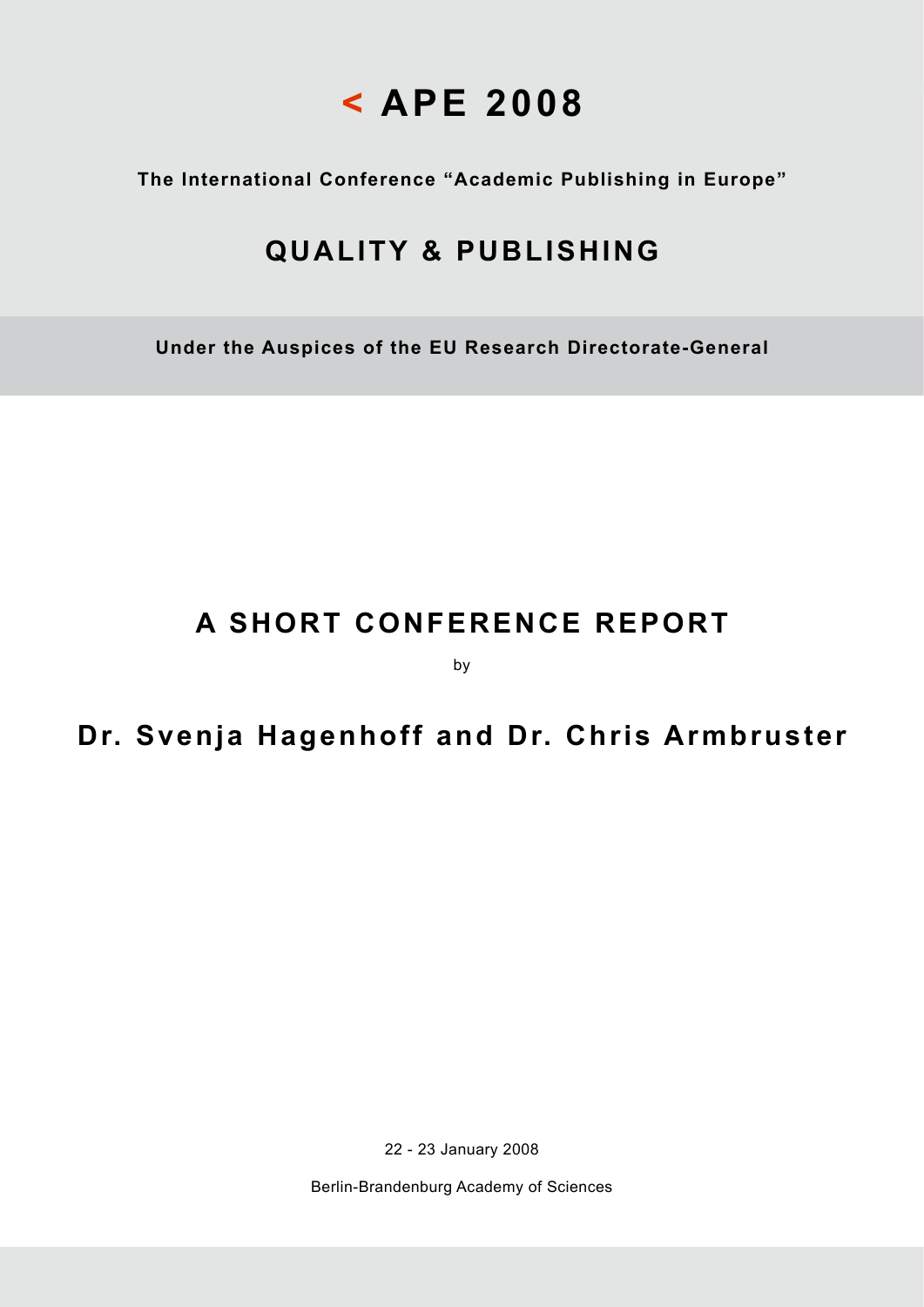European Publishers and Scientists to share Academic Interests Short Conference Report

### **APE 2008 Academic Publishing in Europe Quality & Publishing 22-23 January 2008, Berlin**

#### **Pre-Conference Day for Younger Academic Publishers: "The Purpose of Publishing" 21 January 2008**

An International Conference, organised under de auspices and with the support of the European Commission, Research Directorate-General and sponsored by Akademische Verlagsgesellschaft Aka GmbH, The Electronic Publishing Working Group (AKEP), ALPSP, ARIES, German Association of Publishers and Booksellers (Börsenverein), German Association of Information Theory and Practice (DGI), Ebsco Information Services, Elsevier, Federation of European Publishers (FEP), Frankfurt Book Fair, International Federation of Library Associations and Institutions (IFLA), IOS Press, IPA, Klopotek & Partners, Lightning Source, MetaPress - Electronic Content Management and Hosting, Royal Brill, Springer Science + Business Media, The International Association of Scientific, Technical and Medical Publishers (STM), Swets, Taylor & Francis Group.

#### **Welcome and Opening Addresses**

Dr. Einar Fredriksson (Director of IOS Press) opened the third conference Academic Publishing in Europe 2008 on "Quality & Publishing". He thanked the organisers and sponsors. Dr. Fredriksson highlighted the mission of APE, ensuring that all voices are represented and heard. Consequently, APE 2008 features a wide variety of speakers from publishers, libraries, information providers, research organisations, civil society and politics. Particular emphasis is placed on projects seeking to enhance the quality of publishing.

Dr. Karl-Peter Winters (member of the Board of the German Association of Publishers and Booksellers) welcomed all participants on behalf of the Börsenverein. He praised APE for the Education and Training Course for Younger Academic Publishers: "The Purpose of Publishing". Dr. Winters addressed the legal challenges currently facing publishers. Both at the European and national level policy was being made with regard to digital publishing and with an eye to works that are orphaned or out-ofprint. The emergence of digital libraries was part of the context. Dr. Winters emphasised that publishers need a policy that reduces risks in a digital future, e.g. by reserving rights for publishers for as of yet unknown future digital uses.

In the **Opening Keynote**, Prof. Dr. Rolf-Dieter Heuer (Research Director, DESY Hamburg, Director-General elect, CERN, Geneva) stressed the traditional importance of preprints in High-Energy Physics since the 1960s, with online circulation beginning in 1991. In a community in which the authors are the readers and vice versa, repositories have become the vehicle of scholarly communication as researchers need full access to text, data and all kinds of ancillary objects (e.g. conference slides). Journals serve as evaluation agencies and keepers of the record. CERN and the Helmholtz Alliance have committed themselves to establish open access as the publishing solution for HEP by redirecting subscription money to pay for publishing. The Sponsoring Consortium for Open Access Publishing in Particle Physics (SCOAP3) estimates that EUR10M is needed annually to fund the

publishing of about 5,000 articles. Nearly half the sum for SCOAP3 has already been pledged by major European players and efforts are underway in North America and East Asia. Prof. Heuer clarified that he sees HEP OA publishing as an ideal test-bed for scientific OA publishing more generally - in order to get the costs for peer review and publication controlled in the long run.

In the **second keynote** Dr. Arne Richter (Executive Secretary, European Geosciences Union) gave a visionary presentation of the future confluence of the internet and open access. Any scientific community may organise itself to publish the best journal in the field, strive for the highest impact factor and comprehensively enable re-use by adopting a Creative Commons Attribution License. Rent-seeking publishers would be unable to stop this trend because of the complementary nature of open access and the internet, which favours open content that may be searched, mined, downloaded, re-used and so on. Moreover, digital publishing technology and software has advanced to the point at which much of the publishing process may be automated, enabling a business model based largely on service charges for authors in need of support with preparing an article for publication.

In the **third keynote** Michael A. Mabe (CEO International Association of STM Publishers) talked about the known Knowns and the known Unknowns in STM publishing. Most striking was how the internet, in less than two decades, had made available a wealth of information about journals, authors, readers and publishers. For example, there is reliable data about the linear growth of scientific publishing at 3% p.a. (new journals, more articles) and one may infer that growth is primarily correlated to the worldwide expansion of research and higher education. Moreover, a wealth of metrics has become available to evaluate research and publishing by downloads, citations or linking. As scientific publishing is author-driven, it is important to know their preferences. Authors are looking for quality and speed in a journal and publish to further their career, obtain funding, gain peer recognition and establish precedence (in that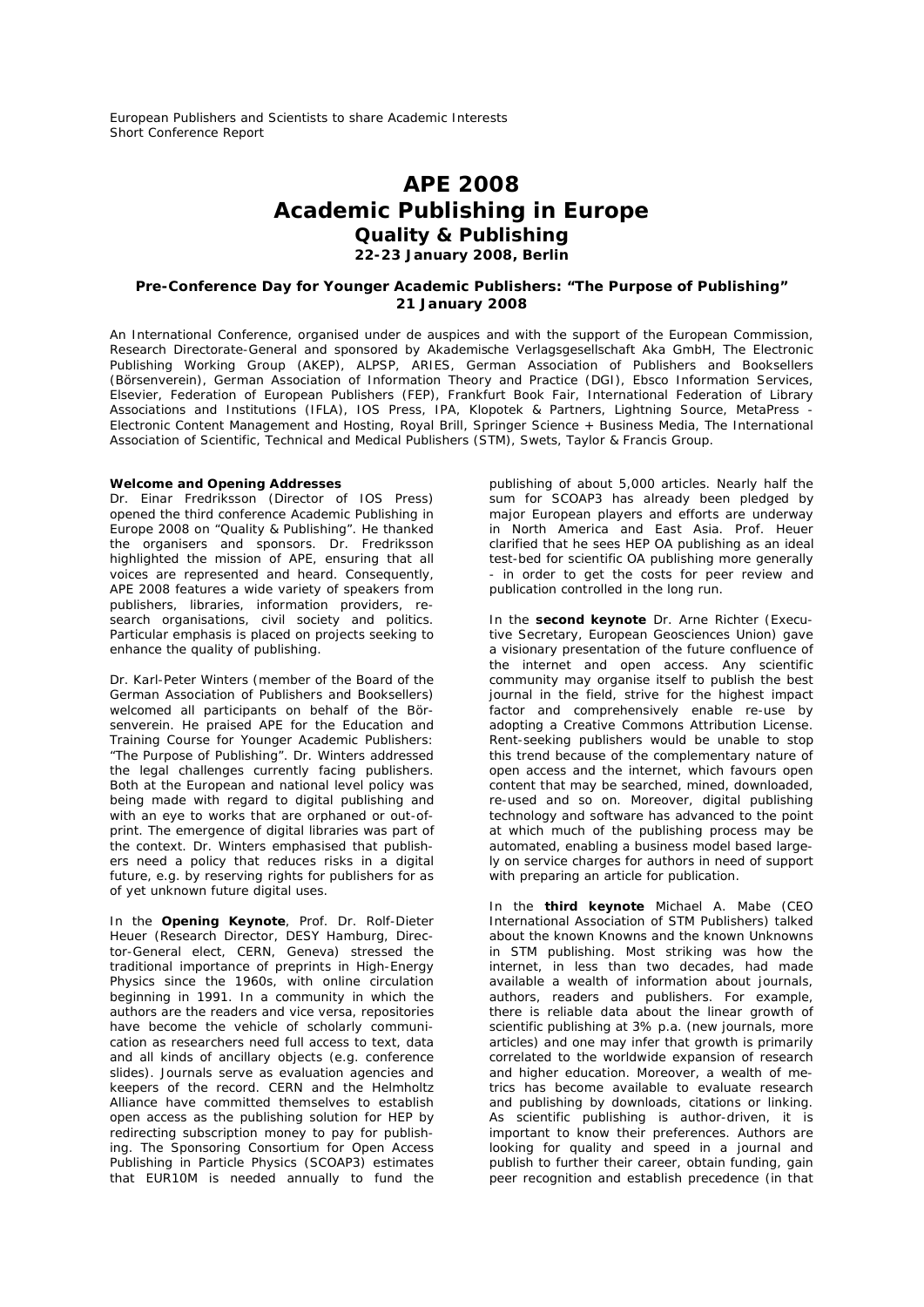order, disregarding the obvious primary motive of disseminating results). STM publishers are confident about the known Knowns and about their persistence despite technological or political change. In this sense, the known Unknowns relate only to delivery in the face of networked research practice in mobile friendly environments (technology) and the future sustainability of business models under OA mandates (politics).

The session **Peer Review and Quality**, chaired by Mayur Amin (Senior Vice President Research & Academic Relations, Elsevier), focussed on experiments to improve peer review as well as current views held by scholars on the peer review system.

Dr. Ulrich Pöschl (Max Planck Institute for Chemistry, Mainz) demonstrated how open access journals may reinforce their mission and standing by adopting a collaborative peer review process by having public peer review and an interactive discussion (e.g. the journal Atmospheric Chemistry and Physics). Public means that the peer reviews are fully citable may be read and commented upon by registered users (the community, readers of the journal) before a final decision on publication is taken by the editor. The identity of the author is known, while reviewers may choose to remain anonymous. Some of the benefits that accrue are that authors submit higher quality manuscripts, the community is involved in improving manuscripts, peer reviewers receive credit, and more eyes scrutinise submissions for errors as well as any serious offence like plagiarism. Overall, ACP outperforms rival journals on the impact factor while having a lower rejection rate. The potential trade-off between speed of publication and quality assurance is muted by making accepted manuscripts available online immediately while reserving plenty of time for peer review and community comment.

Dr**.** Catriona MacCallum (Public Library of Science) reported on PLoS ONE, a new journal format for high-volume publishing that aims to contribute to the process of scholarly communication and the progress of science, particularly by facilitating publication of negative results and replicatory studies. Initial peer review at PLoS ONE evaluates the methodological soundness and technical accuracy of submissions. Substantial peer review occurs after publication through the community by means of comments, ratings and journal clubs. Uptake of post-publication peer review has been promising and extensive. Also, PLoS ONE has proven to be commercially viable within a year, despite the lower publication fee of USD1,250, due to high volume and efficiency gains.

Dr. Linda J. Miller (Nature) reported on Nature's trial run with post-publication commentary (open, participatory). Traditional, confidential peer review is valued for the integrity it provides to the scientific record and the sorting and ranking of contributions. Editors rely on peer review for selection and quality assurance. Yet, the peer review system suffers as the volume and complexity of submissions increases relentlessly. A possible response is to seek to increase participation in the peer review process. NPG ran a trail with open post-publication commentary but found this to be inconclusive on account of limited uptake

and usefulness. Nevertheless, NPG is investing heavily in online tools that make for more public and interactive peer review, the most important being the launch of Nature Precedings (sharing results, with commentary) and Nature Protocols (sharing techniques, with commentary).

Mark Ware (Mark Ware Consulting) reported survey results on peer review undertaken on behalf of the Publishing Research Consortium. 3,040 respondents answered 120 questions in November 2007. It emerged that most authors would prefer doubleblind peer review but reported that their papers were more likely to have gone through single-blind peer review. The crucial expectation of authors is that peer review is completed in no more than 30 days – if this is not the case, authors are likely to be dissatisfied. On the other hand, there seems to exist a cohort of active reviewers that handle about 80% of the peer review load (on average more than one manuscript per month) and who are, consequently, overloaded. In sum, authors prefer speed and anonymity, but the bottle-neck would seem to be a lack of qualified and active peer reviewers (who do not already know the author of any given manuscript). The study noted some willingness of authors to allow and engage with post-publication comments.

The session **All about Money** was chaired by Gertraud Griepke (Springer).

Alexis Walckiers (European Centre for Advanced Research in Economics and Statistics, Université Libre de Bruxelle) talked about "What means rich in publishing? Competition between for-profit and not-for-profit publishers from an economist's point of view". He presented the results of a study of the economical and technological evolution of scientific publishing in Europe. He started by presenting early findings which show that journals of for-profit publishers (FPP) are two to three times more expensive than journals of not-for profit publishers (NFPP), and that journals of NFPP are more cited. Also highly cited journals are more expensive that others, and journals of FPP are more expensive per citation. But there are large differences across the fields. Alexis Walckiers then presented results of his study. He found out that there is a positive correlation between price and market concentration. Although the market for scholarly journals is not concentrated in general, there are high concentration ratios in specific fields. He also stressed that the market in its structure is quite unusual, and that there are natural and strategic barriers to market entry. Concerning scientific associations he argued that they can often overcome strategic barriers due to their contact to the scientific community. But the scientific communities are also more conservative than FPP concerning developing and establishing new journals, because often this is not the aim of those associations.

Thomas Connertz and Guido F. Herrmann (Thieme) elaborated on the value chain of a scientific publishing house. They examined as crucial factors people, technology, time and cost that went into building value from the conceptualising of a new journal through peer review, production, online dissemination, marketing and customer services. Notable was that they estimated the cost of setting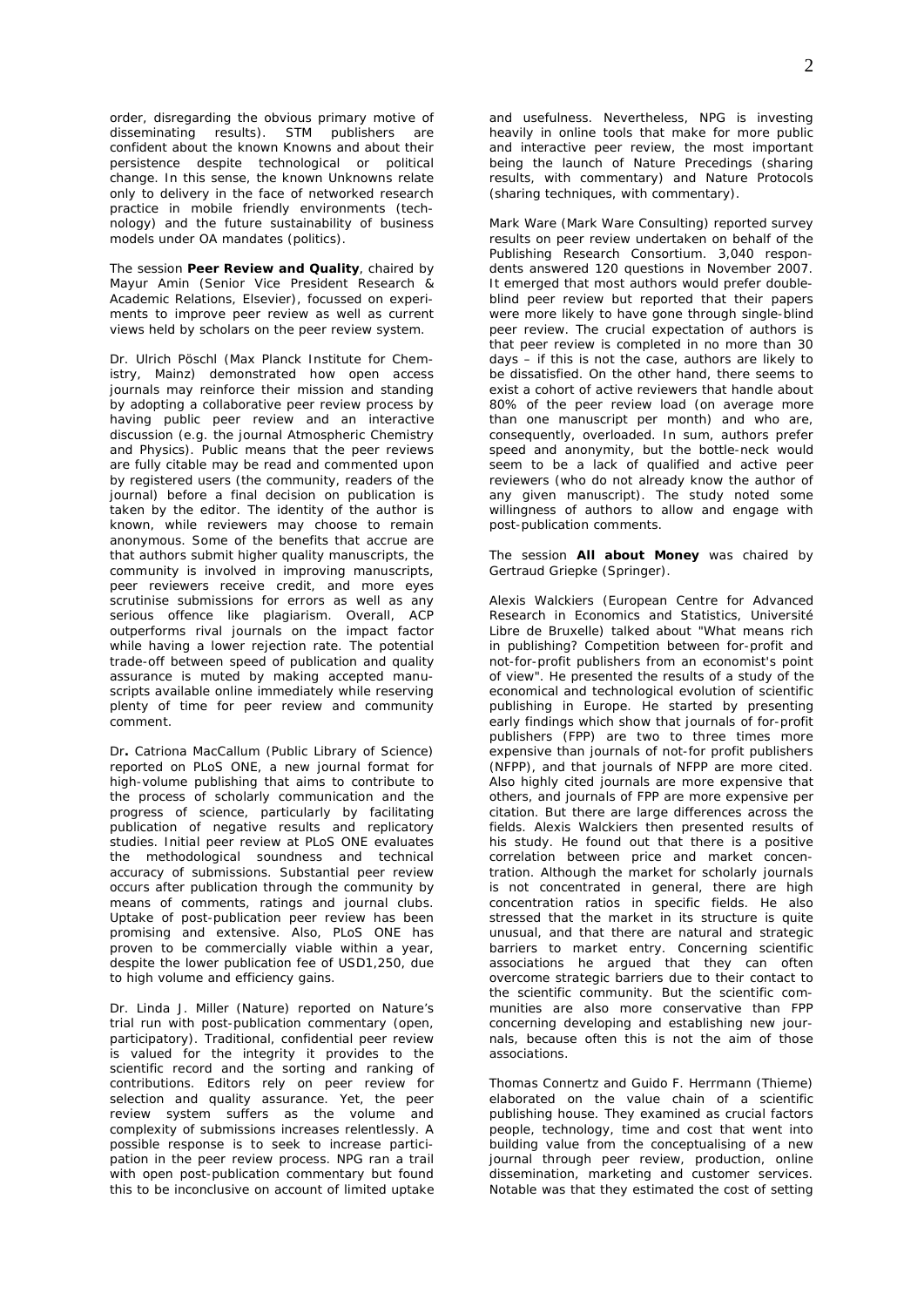up a new journal at EUR150T, with payback after 5 years. They also estimated marketing and dissemination activities to amount to 25-40% of cost. On the whole, they were confident that the value created at every stage of the process warranted the current prices.

Deirdre Furlong (Policy Officer, European Commission) clarified that the European Commission was committed to making the best possible use of digital technologies and that there was room for improvement. As a research funder, the Commission is concerned about access and preservation. In its capacity as a policy maker, it is interested in the dissemination of the full scientific information comprising of research publications and data. In sum, the concern is efficiency of investment, research excellence and benefits for innovation and competitiveness (Lisbon agenda). Major activities of the Commission fall into the areas of digital libraries, e-content and science and society. DG Research has earlier commissioned a study on scientific publishing in Europe and is now looking to fund more work on improving the scientific publishing system in Europe (SIS-2008-1.3.1.1). The position of the Commission might be summed up as "knowledge must circulate without barriers throughout the whole society" and "knowledge transfer must improve in order to accelerate the exploitation of research and the development of new products and services".

The second conference day started with two panel discussions. The panel discussion named **What Matters? The Future Role of Libraries in Science and Society: Swallowed by OA repositories, turned into University Presses or kept as Book Museums?** was chaired by Prof. Dr. Michael Seadle (Institute for Library and Information Sciences, Humboldt University).

Nol Verhagen (Amsterdam University Library) emphasised that the three main functions of the library would be to organise knowledge (incoming, e.g. in a digital catalogue), provide information (to users, on demand) and collect metadata (outgoing publications, usage). Moreover, AUL has become a producer of information, utilising the Dutch network of repositories (DARE, soon SHARE) to publish.

Ann Okerson (Yale University Library) spoke of the mission of libraries as providing targeted and vital information to users where and when they needed it, even if urgently. She highlighted that any libraries' users were increasingly distributed globally. Libraries are becoming more inclusive and the 21st century will be marked by having more women (than men) as seekers and users of highquality scientific information. Ms. Okerson also spoke about the needs of university libraries to cooperate with each other, especially for long-term preservation, but also to support the branding and strategy of the individual institution.

Dr. Wolfram Neubauer (ETH Libraries, Zürich) was worried about the current position of libraries because STM dominance reduces funds available for book collections, while publishers are developing digital strategies that reduce the library to a conduit or by-pass it altogether. Moreover, libraries suffer from the audit culture as the value of their

service is not readily quantifiable. In relation to publishers, open access and digital repositories, Dr. Neubauer saw libraries stuck in a win-lose game, fighting against the odds.

The panel **Visible or Unvisible? What Tools do Academics Need?** was chaired by Ehrhardt F. Heinold (Heinold + Spilller).

Tamara Pianos (German National Library of economics, Kiel) presented a comparison of information portals for academics in Germany. Based on a survey conducted in 2007 she reported which search tools researchers use and what they want concerning portals. Researchers mostly use Google for searching, followed by OPAC and Wikipedia. Rarely do they use specific collections. In the case of portals researchers do not accept registration, but prefer easy to use search fields and only one result list instead of different lists sorted by database. They would not pay for meta data and abstracts, and for full texts they want reasonable prices.

Thijs Willems (Product Manager Scopus and 2Collab, Elsevier) gave a presentation about enhancing researchers' productivity. As current trends in scientific research he named interdisciplinary work, pressure to show returns on research spending, collaboration, and the fact that more time is spent on finding information than on analyzing it. To give back time to researchers, search processes need to be more efficient. Mr. Willems therefore explained 2Collab as a tool for collaboration, and Scopus as an abstract and citation database.

Vanessa Proudman (NEEO/Economics Online) talked about making the research results of economists much more visible. Exemplarily, she presented the result of different search possibilities, which shows how the number of hits differ from tool to tool. Therefore, the NEREUS network of European libraries started the EU-founded NEEO project (Network of European Economists Online). Its aim is to make research results in economy visible and accessible without any copyright restrictions.

Wilma Mossink (SURF Foundation) presented Knowledge Exchange. The aim of Knowledge Exchange is to improve the digital infrastructure for information and communication technology as it relates to the research and university library sectors. The goals that have been set to achieve that vision include building an integrated repository infrastructure, exploring new developments in the future of publishing, facilitating integrated management services within education and research institutions, and supporting the European digital libraries agenda. Knowledge Exchange is founded on an agreement between Denmark's Electronic Research Library, German Research Foundation (DFG), Joint Information Systems Committee in the United Kingdom, and SURF Foundation in the **Netherlands** 

The next session was about **Innovation & Enabling Technologies.** It was chaired by Drs. Eefke Smit (Director STM Standards & Technology).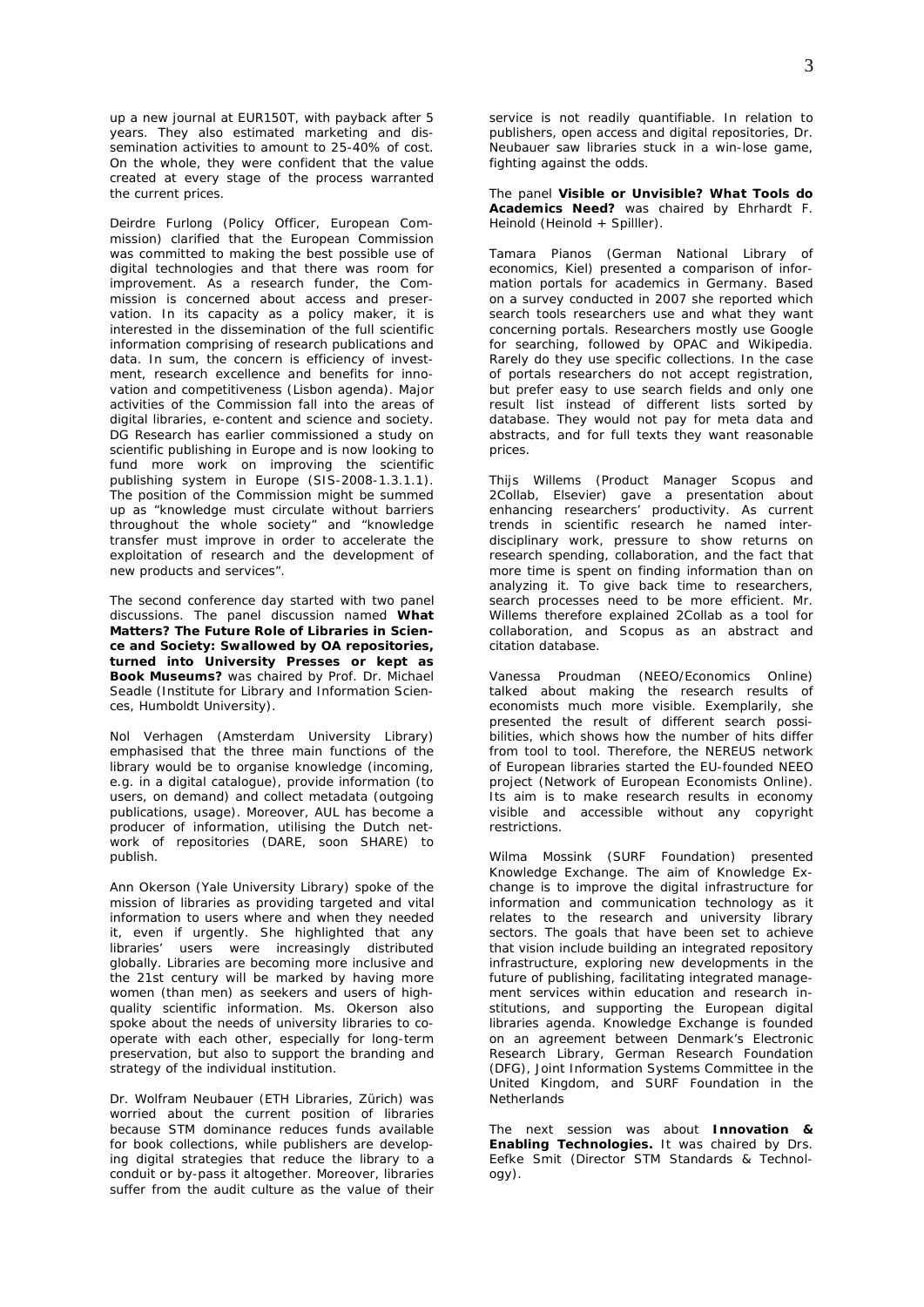The first presenter was Prof. Dr. Erhardt Rahm (University of Leipzig, Germany). In his presentation named "Comparing the Scientific Impact of Conferences and Journal Publications in Computer Science", he talked about how to measure the impact of conferences. He explained that in the field of Computer Science it is usual and completely accepted to publish in conference proceedings instead of using journals for communication. He underlines that statement by presenting some statistics about the number of articles published in proceedings versus in journals, and their number of citations. While JCS impact factors are limited to journals, it is necessary to consider citations from conferences. For his analysis Prof. Rahm used 5 venues (2 conference series, 3 journals) and the Google scholar tool. One main result of the citation analysis is that conference proceedings maintain a higher impact than journals. Another finding is that the numbers of citing are highly skewed within venues. For this an individual (per author/ organization) impact analysis is more reasonable than per conference. One challenge in citation analysis is the data integration on heterogeneous data sources. To handle that challenge citation analysis software was developed at Leipzig University.

After that Peter Murray-Rust (Unilever Centre for Molecular Sciences Informatics, University of Cambridge) gave a speech about semantic markup in scientific publishing. He started by stressing that a lot of founded research is thrown away or decays because the data is often worth more than the full texts, but typically the data is presented in a way that cannot be used for further research, especially if it is not machine-readable. Mr. Murray-Trust requests everybody not to deliver research results in PDF anymore, but to use MS Word instead. He presents the OSCAR tool, which can extract data out of a word–based full text and, for example, present it in a well structured table. He also presents the tool 'ChrystalEye' which transforms chemical data into graphs and models.

Jens Bammel (International Publishers Association) talked about the Automated Content Access Protocol (ACAP). ACAP is a permissions tool to disburden the management of licensing electronic resources and to support the relationship between copyright holders and any online intermediary like providers of search engines, portals or libraries. The protocol provides possibilities for the owner of the content to define use and access policies. Electronic tools like search engines can interpret these policies and present the policies to the enduser.

Fiona Bennett & Brian Green (Oxford University Press) gave a presentation to the same topic, which was called Electronic Expression of Licensing Terms. They presented the ONIX-LT standard (Online Information eXchange License Terms). In general, ONIX is a XML-based standard to exchange bibliographic data between publishers, bookseller, libraries and other players in the media supply chain. ONIX-LT is a format to communicate licence information to the user. Like ACAP, ONIX allows content owners to express permissions for access and use for interpretation by machines.

**The Round Table: University Presses and Books in the HSS in a digital future** was chaired by Eelco Ferwerda (Amsterdam University Press), who pointed to the rising importance of digital book publishing.

Marianne Alenius (Museum Tusculanum Press) pointed out that MTP publishes about 60 titles a year and has a backlist of over 1,300 titles, including books in 20 languages. In recent years MTP has begun to offer digital books and elicenses. Recently, MTP has engaged in Nordic and international projects on digital and open access publishing and is a founding member of OAPEN – Open Access Publishing in European Networks, a publishing project for Humanities monographs.

Gerard Wormser (on behalf of Presse Universitaire de Lyon) spoke about how PUL was embedded in local networks that encompassed not only library and information professionals but also a generalinterest public. At the same time PUL is connecting to European networks such as OAPEN in a drive not just to facilitate trans-national scholarly communication, but also to increase public visibility.

Patrizia Cotoneschi (Firenze University Press) said that five years after its founding in 2003, FUP was already breaking even with its publication of 22 journals and 350 books. While Ms. Cotoneschi saw FUP author-orientedness and hybrid publishing models as a strength, she also pointed out that University presses in Italy are currently restricted in their impact due to a lack of co-operation nationally and internationally.

Dr. Birgit Schmidt (Göttingen University Press) emphasised that GUP was pro-actively pursuing an open access publishing strategy, relying on a repository and connecting to DRIVER – the Digital Repository Infrastructure Vision for European Research. Up to 40% of GUP publications are in STM.

The session **New Content, New Models, New Roles** was chaired by Dirk Lens (Swets Executive Board).

Stefan Geißler (TEMIS) presented new methods to access scientific content, beyond the current focus on documents. Principally, users are not looking for documents, but for information. E-Content and natural language processing offer new ways to deliver scientific information. For example, documents may automatically be enriched with metadata allowing the detection of new expressions, interrelations between documents and document categories. Mr. Geißler presented four case studies: Thomson Scientific (large scale automatic indexing), Elsevier (automatic fact extraction from text), Springer Science+Business Media (enriching journal content with hyperlinks into reference works) and Lexis-Nexis (automatic mapping). This demonstrated the potential of these new methods and also the variety of applications.

Laurent Romary (Max Planck Digital Library) introduced 'Living Sources', a concept for a new type of data journal seeking to entice scientists to share their data by rewarding them with recognition. The first journal will publish lexical data. Emphasis is not only on the deposit of data, but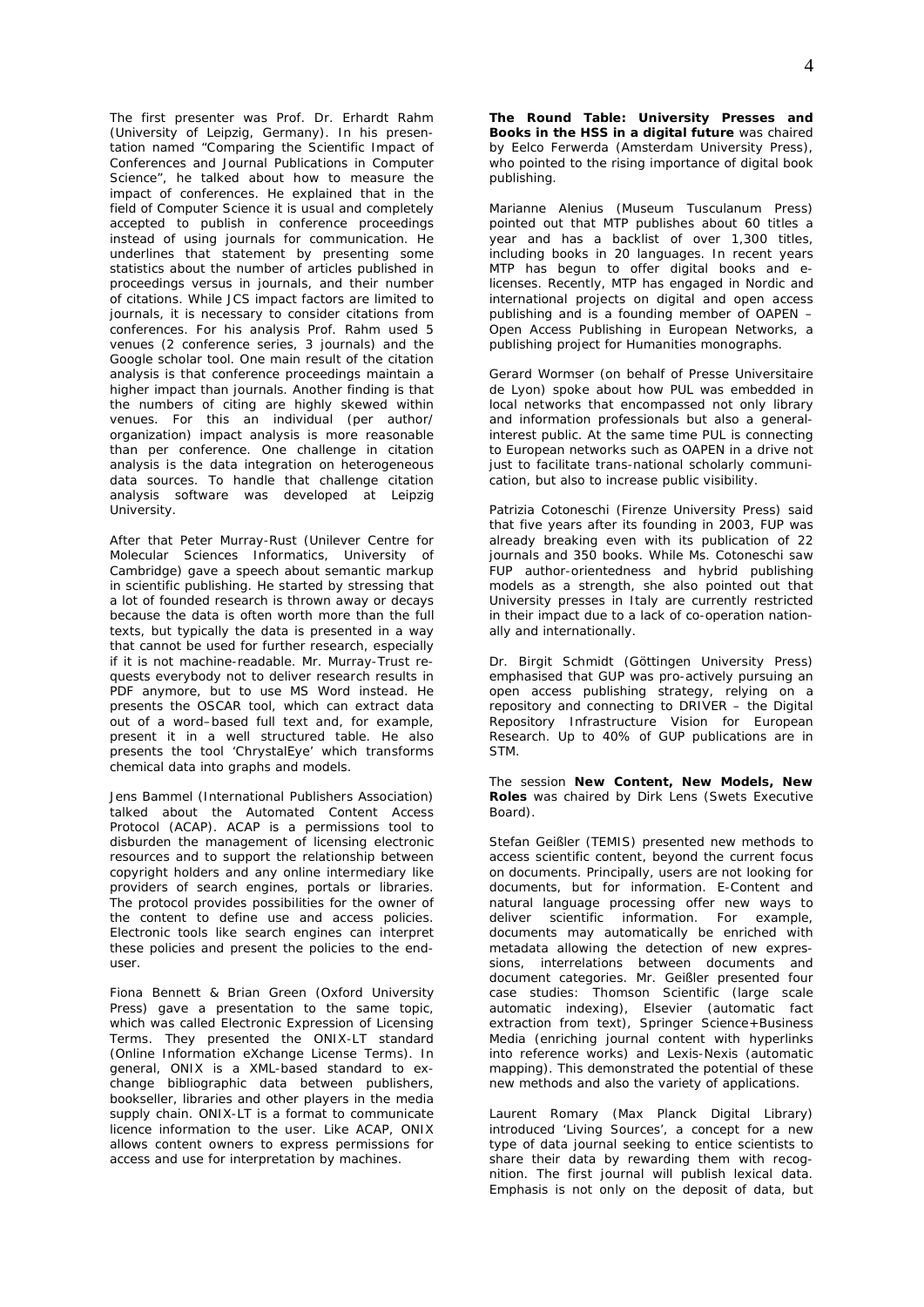also upon their validation and contextualisation. Scientists must elaborate on the data presented by, for example, sharing model and method. On the other hand, there is a peer review process that allows reviewers to examine data, authors to respond and the community to comment postpublication. Sources are live in the sense of becoming publicly available; of being updated and expended and being commented upon in future by the community.

Roland Schild (MVB, German Association of Publishers and Booksellers) presented Libreka - Liber (Latin, book) and Eureka (Greek, "I have found it!"), which is a collaborative venture of publishers with the aim to provide full text books on the Internet. Publishers, however, fully control access rights and may opt to adjust this at any level, including from page to page. 360 publishing houses have sent more than 60,000 titles to Libreka for inclusion and Libreka aims to be the leading internet platform for the German digital book market. Book contents are fully searchable, but not necessarily accessible.

Dr. Thomas Kahlisch (German Central Library for the Blind) presented DAISY (Digitally Accessible Information System), which is an XML-based format for digital talking books. It allows users to navigate audio content from chapter to chapter or page to page or, even, from footnote to footnote. 200,000 DAISY titles are available worldwide already. Microsoft has begun supporting DAISY by developing open source software to increase functionality. Dr. Kahlisch pointed out the potential of DAISY by stating that it serves not only the blind, but also the visually impaired and, more generally, the rapidly growing number of elderly citizens worldwide that find it easier to listen than to read.

In the **closing keynote,** Prof. Dr. Rudi Schmiede (Darmstadt University of Technology) highlighted how the social shapes technology, but also how technology shapes social relations. In this vein he highlighted that present-day infrastructures are geared towards providing information on science and scholarship, but much less towards information services for scientists and scholars. Information infrastructures add to information overload, the intensification of work and the accountability mania without being an aid for scientific decision-making and scholarly judgement. He warned that the real issue might not be access (is it in a search engine?) but truth; that is, the truth-value of scientific information. On a pragmatic note, the speaker called for "embedded librarians" in faculty

and laboratories and the development of research information services.

The **closing panel Information in Science and Society** was chaired by Arnoud de Kemp (Electronic Publishing Working Group in Börsenverein). The panel consisted of Barbara Casalini (Managing Partner, Casalini Libri, Fiesole), Gary Coker (Director of R&D, MetaPress, Birmingham (USA)), Dr. Annette Holtkamp (Scientific Information Specialist, DESY, Hamburg), Dr. Elisabeth A.L. Mol (Editorial Director, Springer Science+Business Media, Dordrecht), Prof. Dr. Rudi Schmiede (Darmstadt University of Technology) and Dr. Ing. Herman P. Spruijt (Vice-President, International Publishers Association, Geneva). Firstly, panellists gave their impressions, noting the presence of the Humanities alongside STM, voicing the conviction that OA was here to stay, encouraging further dialogue between the proponents of subscriptionbased and open access business models and highlighting that preservation costs are gaining more attention. Secondly, in line with the idea that a good way of predicting the future is to shape, panellists stated that for APE 2009 they would like to see more emphasis on universities as players as well as a greater diversity of communities (e.g. chemists alongside physicists or economists alongside humanities scholars and junior scholars as well as undergraduate students). Of importance to the panellists was also the question of standards and interoperability, including the integration of resources into texts and repositories. Finally, a desire was expressed to investigate the con-sequences of toplevel green mandates by funders such as NIH and the ERC.

Berlin, Göttingen,Heidelberg February/May 2008

Full Proceedings of the Conference APE 2008 will be published as a Special Open Access Issue of the Journal "Information Services & Use", IOS Press, Amsterdam. Almost all presentations can be downloaded from: www.ape2008.eu

Rapporteurs: Dr. Svenja Hagenhoff and Chris Armbruster

Coordination: Arnoud de Kemp, AKEP, Frankfurt am Main and digiprimo, Heidelberg

For correspondence: info@ape2008.eu

**APE 2009** will be held 20-21 January 2009 in the Berlin-Brandenburg Academy of Sciences.